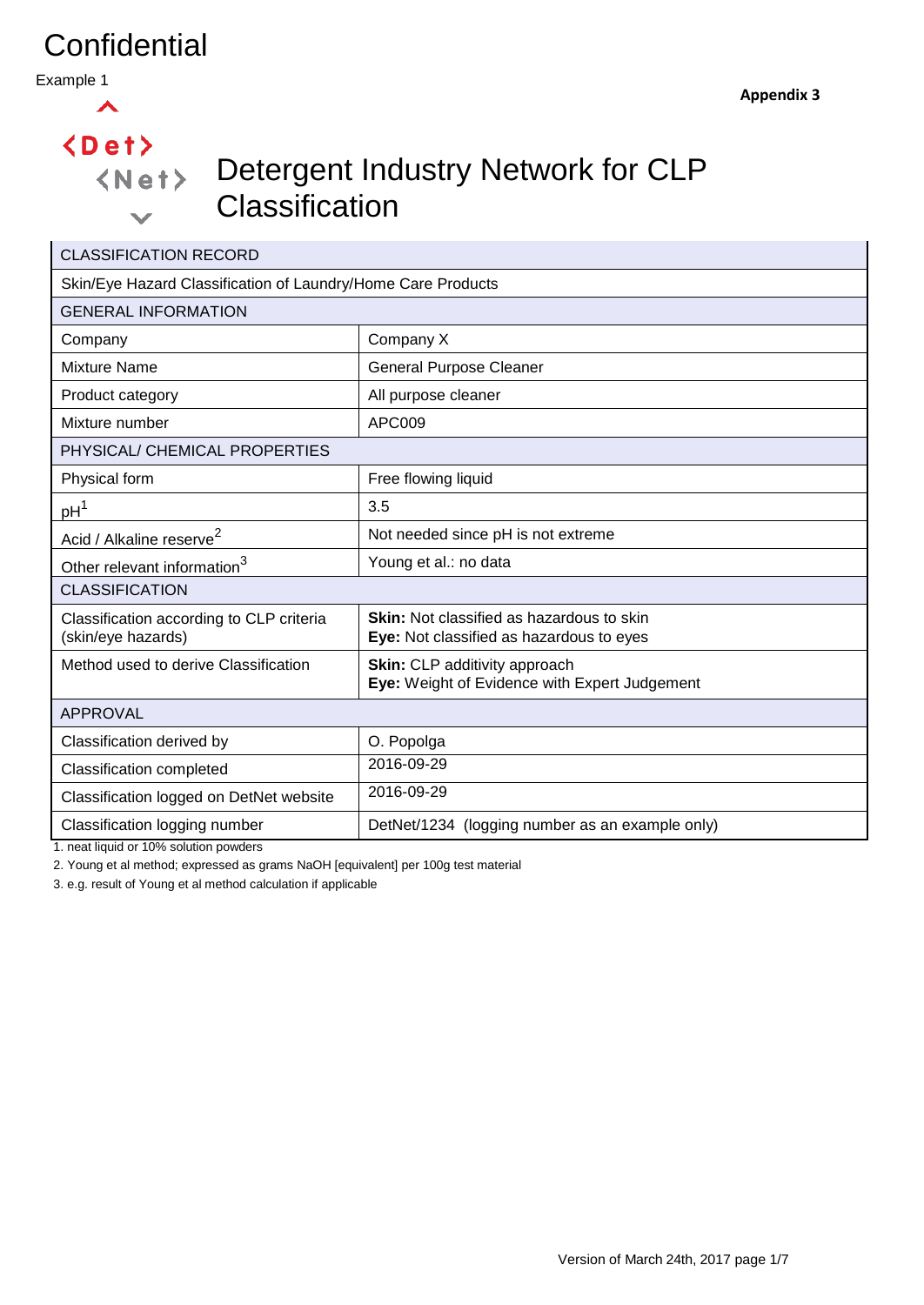#### Example 1

## Supporting Data / Justification Skin

Additivity Approach: Assessment of the new mixture APC009 on the basis of existing toxicological information on data for the individual ingredients.

• The pH of the new mixture APC009 is in the range: 2< pH <11.5; therefore the pH is not extreme and in consequence no need to consider a classification as corrosive due to pH. Therefore no need to determine the acidic reserve of the new mixture.

• The new mixture APC009 does not contain any ingredient classified as Skin Corrosion Cat. 1 thus the new mixture is not Skin Corrosion Cat. 1

• The classification of the new mixture APC009 is based on the CLP additivity approach. The total percentage of Skin Irritation Cat. 2 ingredients in the new mixture is less than 10% (default concentration limit for Skin Irritation Cat. 2). The new mixture APC009 therefore is not classified as hazardous for skin.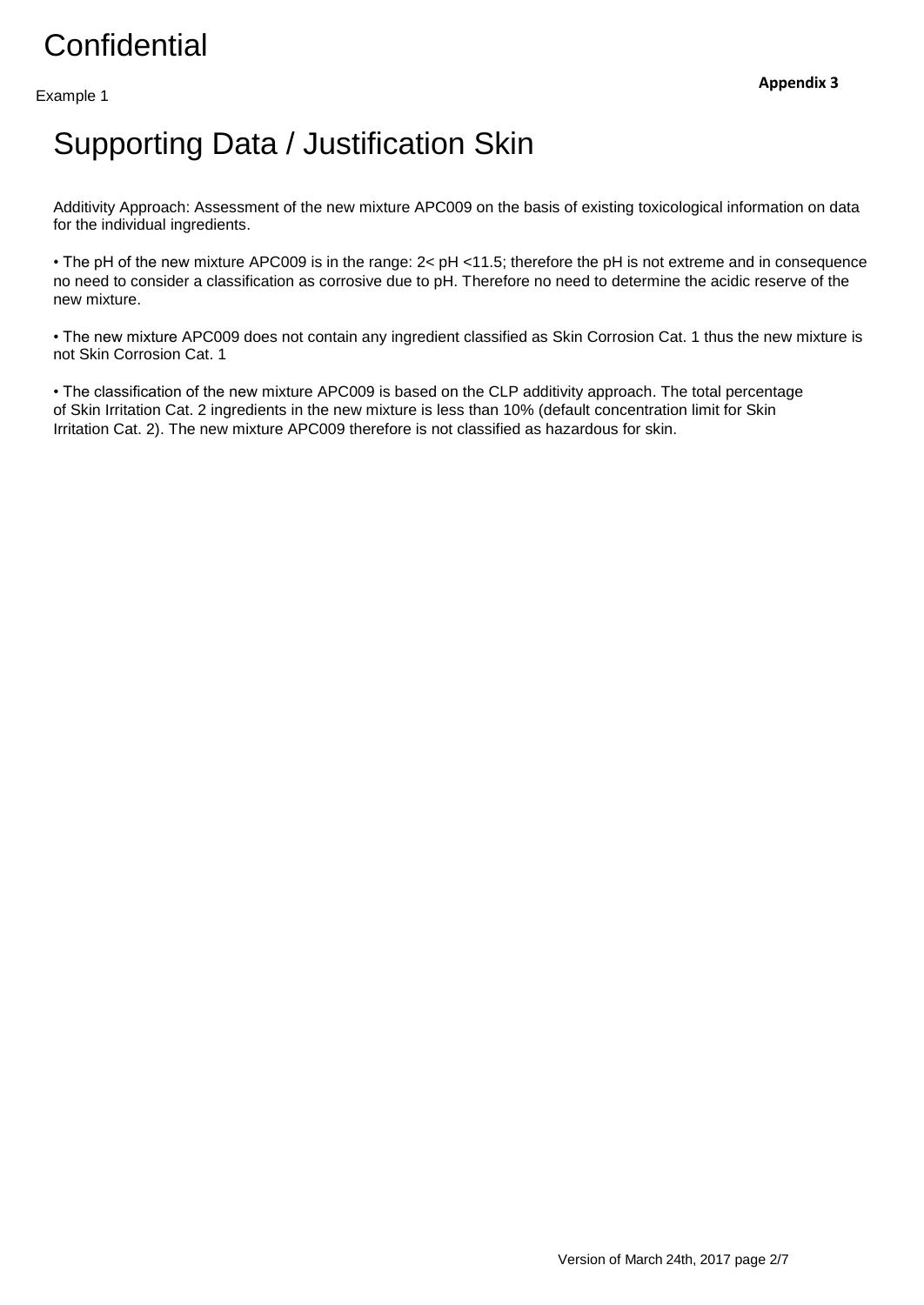### Mixture Comparison Chart Skin

| ID                  | Ingredient                                                            | <b>CAS numbers</b> | <b>Skin Classification</b>             | <b>Untested</b> | <b>TM</b>        |
|---------------------|-----------------------------------------------------------------------|--------------------|----------------------------------------|-----------------|------------------|
|                     |                                                                       |                    |                                        | <b>Mixture</b>  | <b>Example 1</b> |
| Anionic surfactant  |                                                                       |                    |                                        |                 |                  |
| $\,6\,$             | Sulfuric acid, mono-C12-18-<br>alkyl esters, sodium salts             | 68955-19-1         | Skin Irritation Cat. 2                 | 2.5             | $\overline{4}$   |
| Nonionic surfactant |                                                                       |                    |                                        |                 |                  |
| 1019                | Fatty Alcohol (C12-18)<br>ethoxylate 7EO                              | 68213-23-0         | Not classified as<br>hazardous to skin | $\mathbf{1}$    | $\overline{2}$   |
| Soap                |                                                                       |                    |                                        |                 |                  |
| 1008                | Fatty acids, palm kernel-oil,<br>sodium salts                         | 61789-89-7         | Not classified as<br>hazardous to skin | 0.5             | $\mathbf 1$      |
| Organic acid        |                                                                       |                    |                                        |                 |                  |
| 242                 | Citric acid                                                           | 77-92-2            | Not classified as<br>hazardous to skin | $\overline{2}$  | $\mathbf{3}$     |
|                     | Polycarboxylate/ Polymer                                              |                    |                                        |                 |                  |
| 3259                | Viscosity modifier (not<br>classified as hazardous for<br>skin & eye) | n.a.               | Not classified as<br>hazardous to skin | $\mathbf{1}$    | 2.2              |
| Perfume             |                                                                       |                    |                                        |                 |                  |
| 2221                | Perfume (not classified as<br>hazardous for skin & eye)               | n.a.               | Not classified as<br>hazardous to skin | 0.15            | 0.2              |
| Preservative        |                                                                       |                    |                                        |                 |                  |
| 3258                | Preservative NOS                                                      | n.a.               | Not classified as<br>hazardous to skin | 0.1             | 0.2              |
| Minor               |                                                                       |                    |                                        |                 |                  |
| 1029                | Water                                                                 | 7732-18-5          | Not classified as<br>hazardous to skin | 92.75           | 87.4             |

Notes:

A table to justify Skin Irritation as not being classified by applying the CLP additivity approach is not part of a DetNet classification record (as no Tested Mixtures is selected)

The Specific concentration limits (SCL) are not part of a DetNet classification record.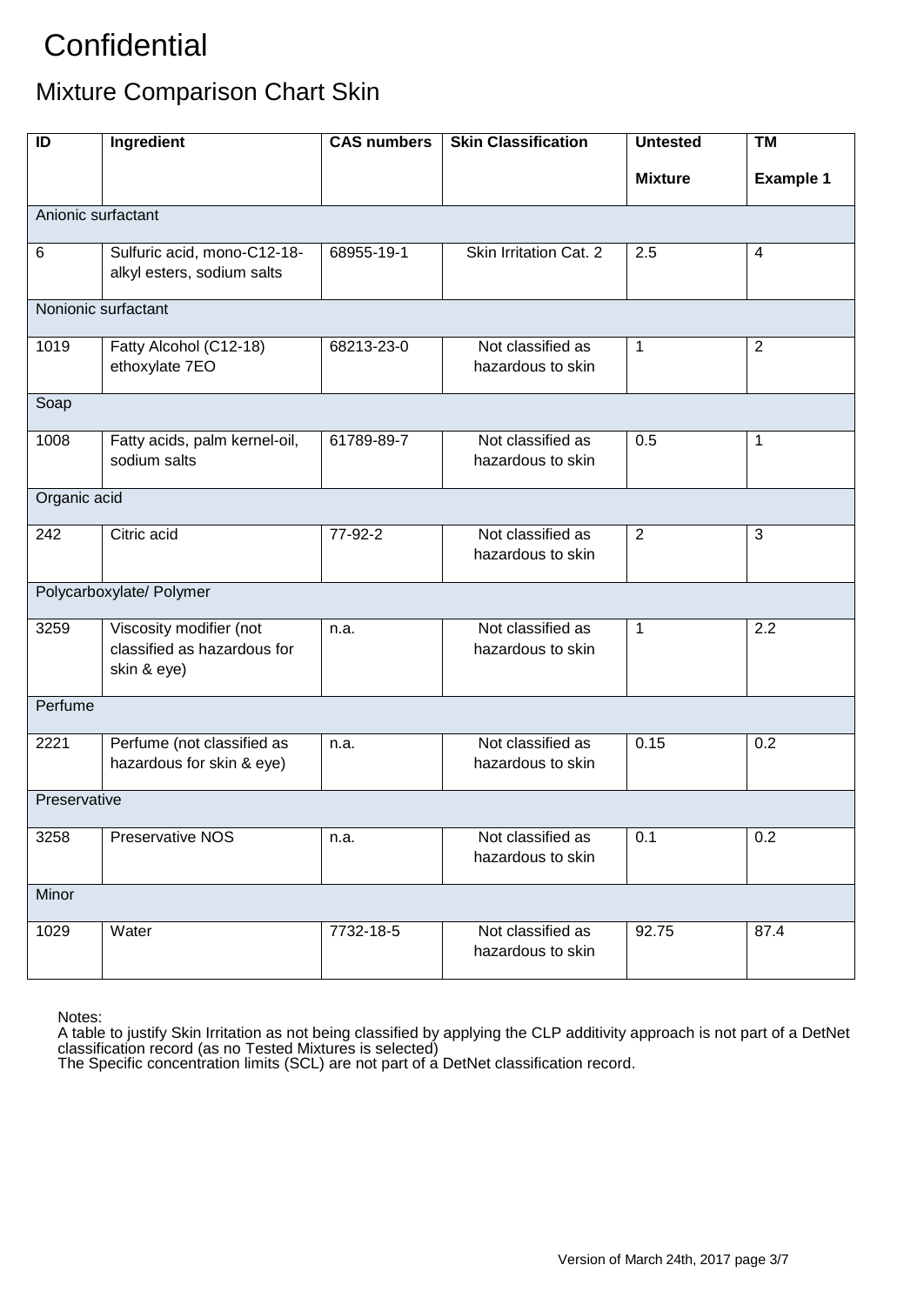#### Example 1

## Supporting Data / Justification Eye

• The pH of the new mixture APC009 is in the range: 2< pH <11.5; therefore the pH is not extreme and in consequence no need to consider a classification as corrosive due to pH. Therefore no need to determine the acidic reserve of the new mixture.

• One Tested Mixture ("TM example1") has been identified and selected, that is similar in composition to the new mixture and was tested by OECD 438 (ICE) + histopathology.

• The surfactants (Sulfuric acid, mono-C12-18-alkyl esters, sodium salts and Fatty Alcohol (C12-18) ethoxylate 7EO) in the new mixture APC009 and the TM example 1 are the same and have the same hazard category for effects on eyes. The ratio of anionic and non-ionic surfactant in the new mixture and the TM example 1 is not identical, but similar . The total surfactant concentration in APC009 (3.5 %) is lower compared to the TM example 1 (6%).

• All other ingredients contained are either not relevant to this toxicological endpoint or below the generic cut-off values.

• For above mentioned reason both mixtures are considered to be sufficiently similar with respect to their composition. The new mixture APC009 is more dilute (diluent water) with regards to the amount of surfactants and acid. The new mixture is therefore assumed to be in the same hazard category as the TM example 1.

• Tested Mixture example 1: tested for effect on eyes: OECD TG 438 (Isolated Chicken Eye test): Not classified

The ratio of dilution is not the same for all substances. By expert judgement it is not to be expected, that an irritating effect on eyes in the new diluted mixture would be more severe than in the tested mixture example 1.

Taking into account all available data, the proposed classification for the new mixture APC009 by expert judgment compared with tested mixture example 1 is: not classified as hazardous to eyes.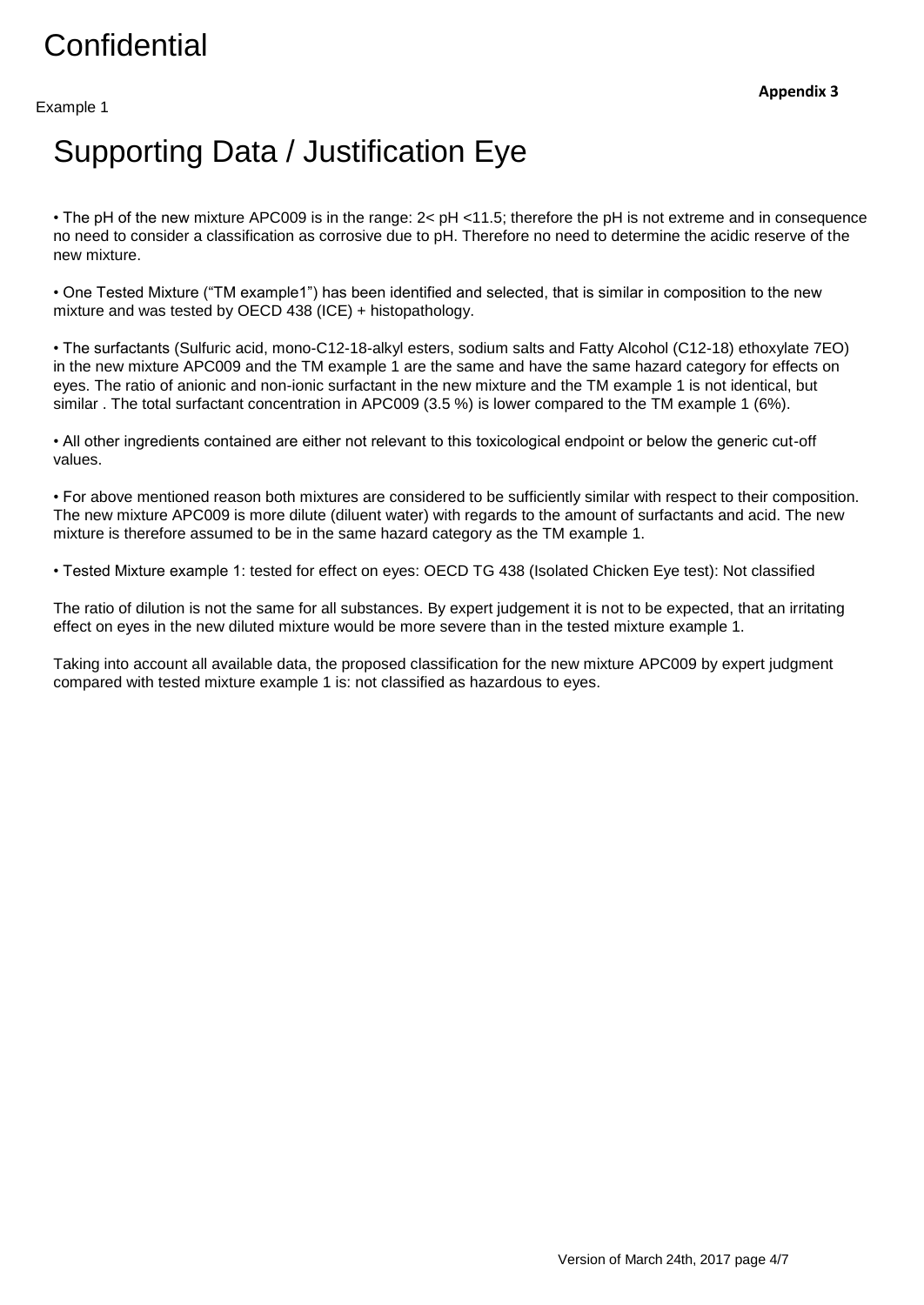### Mixture Comparison Chart Eye

| ID                       | Ingredient                                                            | <b>CAS numbers</b> | <b>Eye Classification</b>              | <b>Untested</b> | <b>TM</b>        |
|--------------------------|-----------------------------------------------------------------------|--------------------|----------------------------------------|-----------------|------------------|
|                          |                                                                       |                    |                                        | <b>Mixture</b>  | <b>Example 1</b> |
| Anionic surfactant       |                                                                       |                    |                                        |                 |                  |
| 6                        | Sulfuric acid, mono-C12-18-<br>alkyl esters, sodium salts             | 68955-19-1         | Serious Eye Damage<br>Cat. 1           | 2.5             | 4                |
| Nonionic surfactant      |                                                                       |                    |                                        |                 |                  |
| 1019                     | Fatty Alcohol (C12-18)<br>ethoxylate 7EO                              | 68213-23-0         | Serious Eye Damage<br>Cat. 1           | 1               | $\overline{2}$   |
| Soap                     |                                                                       |                    |                                        |                 |                  |
| 1008                     | Fatty acids, palm kernel-oil,<br>sodium salts                         | 61789-89-7         | Not classified as<br>hazardous to eyes | 0.5             | 1                |
| Organic acid             |                                                                       |                    |                                        |                 |                  |
| 242                      | Citric acid                                                           | 77-92-2            | Eye Irritation Cat. 2                  | $\overline{2}$  | $\mathbf{3}$     |
| Polycarboxylate/ Polymer |                                                                       |                    |                                        |                 |                  |
| 3259                     | Viscosity modifier (not<br>classified as hazardous for<br>skin & eye) | n.a.               | Not classified as<br>hazardous to eyes | 1               | 2.2              |
| Perfume                  |                                                                       |                    |                                        |                 |                  |
| 2221                     | Perfume (not classified as<br>hazardous for skin & eye)               | n.a.               | Not classified as<br>hazardous to eyes | 0.15            | 0.2              |
| Preservative             |                                                                       |                    |                                        |                 |                  |
| 3258                     | Preservative NOS                                                      | n.a.               | Serious Eye Damage<br>Cat. 1           | 0.1             | 0.2              |
| Minor                    |                                                                       |                    |                                        |                 |                  |
| 1029                     | Water                                                                 | 7732-18-5          | Not classified as<br>hazardous to eyes | 92.75           | 87.4             |

Notes:

The Specific concentration limits are not part of a DetNet classification record.